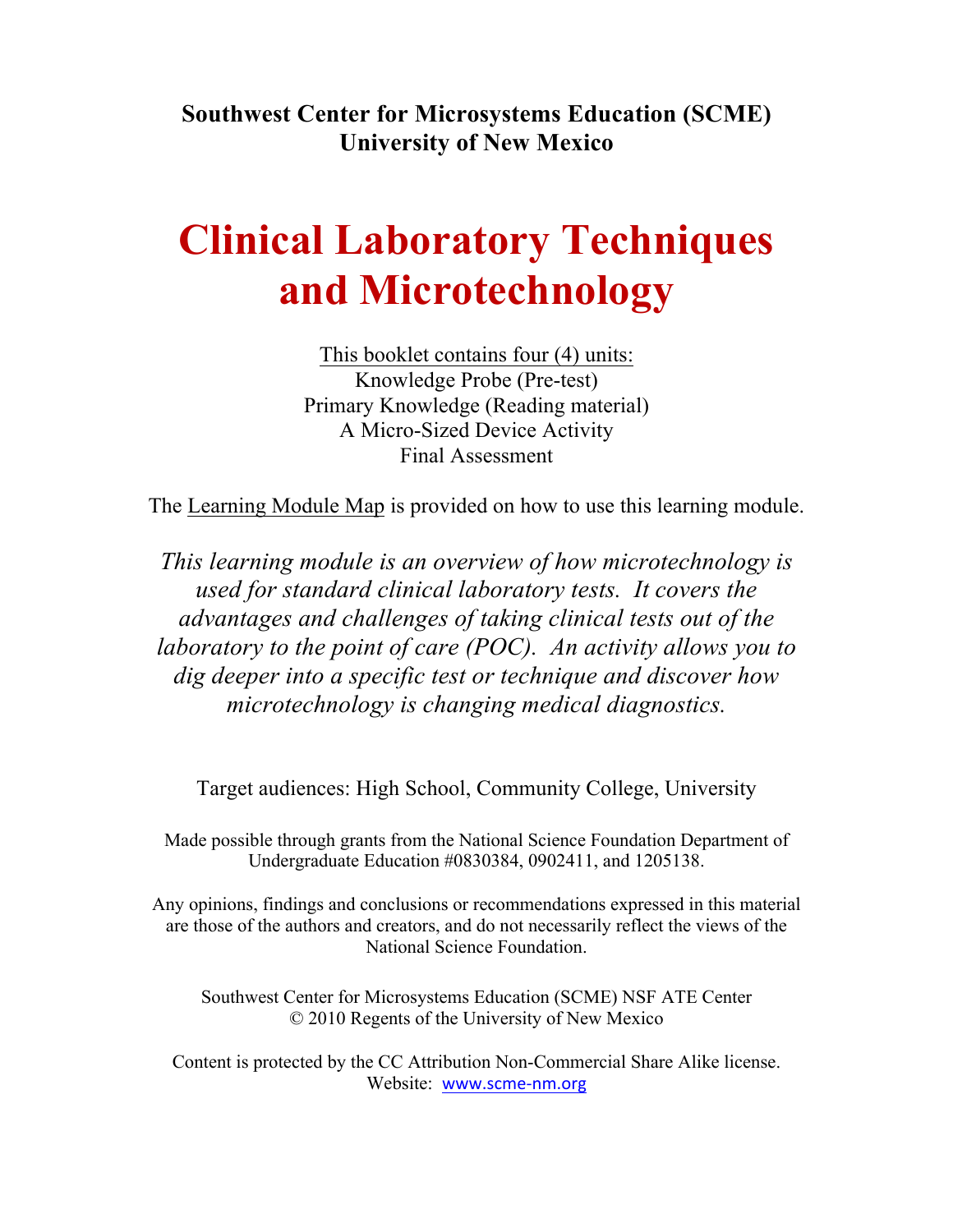## **Learning Module Map for Clinical Laboratory Techniques and Microtechnology**

Learning Module: Clinical Laboratory Techniques and Microtechnology

Learning Module Units (4)

- Knowledge Probe (pre-test)
- Clinical Laboratory Techniques and Microtechnology PK
- A Micro-Sized Device Activity
- Assessment

**Following is a suggested map on the implementation of this learning module**. This map is strictly a suggestion. You may use any unit in this learning module as a standalone unit or activity OR in any sequence that best fits your classroom.

| <b>IMPORTANT STEPS</b>                                                                                                                                                           | <b>KEY POINTS</b>                                                                                                                                                                           | <b>REASONS</b>                                                                                                                                                                                                                    |
|----------------------------------------------------------------------------------------------------------------------------------------------------------------------------------|---------------------------------------------------------------------------------------------------------------------------------------------------------------------------------------------|-----------------------------------------------------------------------------------------------------------------------------------------------------------------------------------------------------------------------------------|
| Knowledge Probe (KP)                                                                                                                                                             | This is a pre-assessment<br>that the participants should<br>take prior to starting this<br>learning module.                                                                                 | This KP determines the<br>participants' current<br>knowledge of clinical<br>laboratory techniques and<br>how microtechnology has<br>affected these techniques.                                                                    |
| Inquiry activity                                                                                                                                                                 | Ask the participants the<br>following:<br>What type of medical tests have<br>you had done or that you are<br>familiar with?<br>Which of these tests require<br>clinical laboratory testing? | This inquiry gets the<br>participants thinking<br>about what laboratory<br>testing is and how it<br>affects everyone.                                                                                                             |
| Assign the primary<br>knowledge (PK) unit as a<br>reading assignment.<br>Review the Clinical<br><b>Laboratory Techniques and</b><br>Microtechnology PK with<br>the participants. | A PowerPoint presentation<br>can be downloaded by the<br>instructor from scme-<br>nm.org and presented to all<br>participants.                                                              | This introduction helps<br>participants better<br>understand the various<br>techniques of clinical lab<br>testing and how<br>microtechnology has<br>improved these techniques<br>and in some cases, taken<br>them out of the lab. |